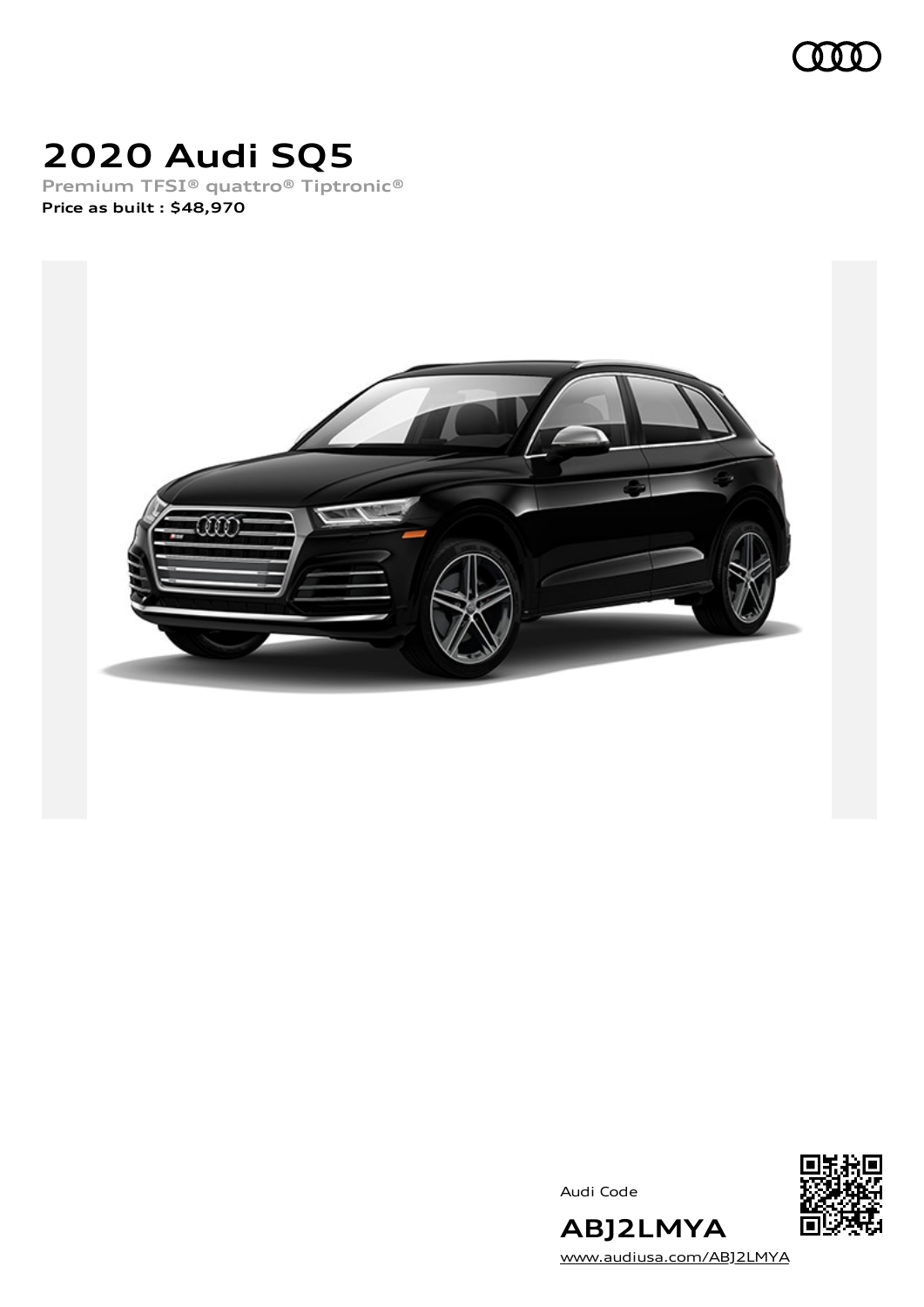## **Summary**

**Audi 2020 Audi SQ5** Premium TFSI® quattro® Tiptronic®

**Price as buil[t](#page-8-0)** \$48,970

#### **Exterior colour**

Brilliant Black

#### **Interior colour**

| Seats     | Black with Rock Gray stitching |
|-----------|--------------------------------|
| Dashboard | Black                          |
| Carpet    | Black                          |
| Headliner | Black                          |



| Engine type                  | 3.0-liter six-cylinder                           |
|------------------------------|--------------------------------------------------|
| stroke                       | Displacement/Bore and 2,995/84.5 x 89.0 cc/mm    |
| Torque                       | 369 lb-ft@rpm                                    |
| Top track speed              | 155 mph or 130 mph with all-<br>season tires mph |
| Acceleration (0 - 60<br>mph) | 5.1 seconds seconds                              |
| Recommended fuel             | Premium                                          |

#### **Further Information**

| Warranty        | N٥          |
|-----------------|-------------|
| Mileage         | 2,000 miles |
| Type of vehicle | Used car    |

**Audi Code** ABJ2LMYA

**Your configuration on www.audiusa.com** [www.audiusa.com/ABJ2LMYA](https://www.audiusa.com/ABJ2LMYA)

**Commission number** 4f12648b0a0e0ae764ac

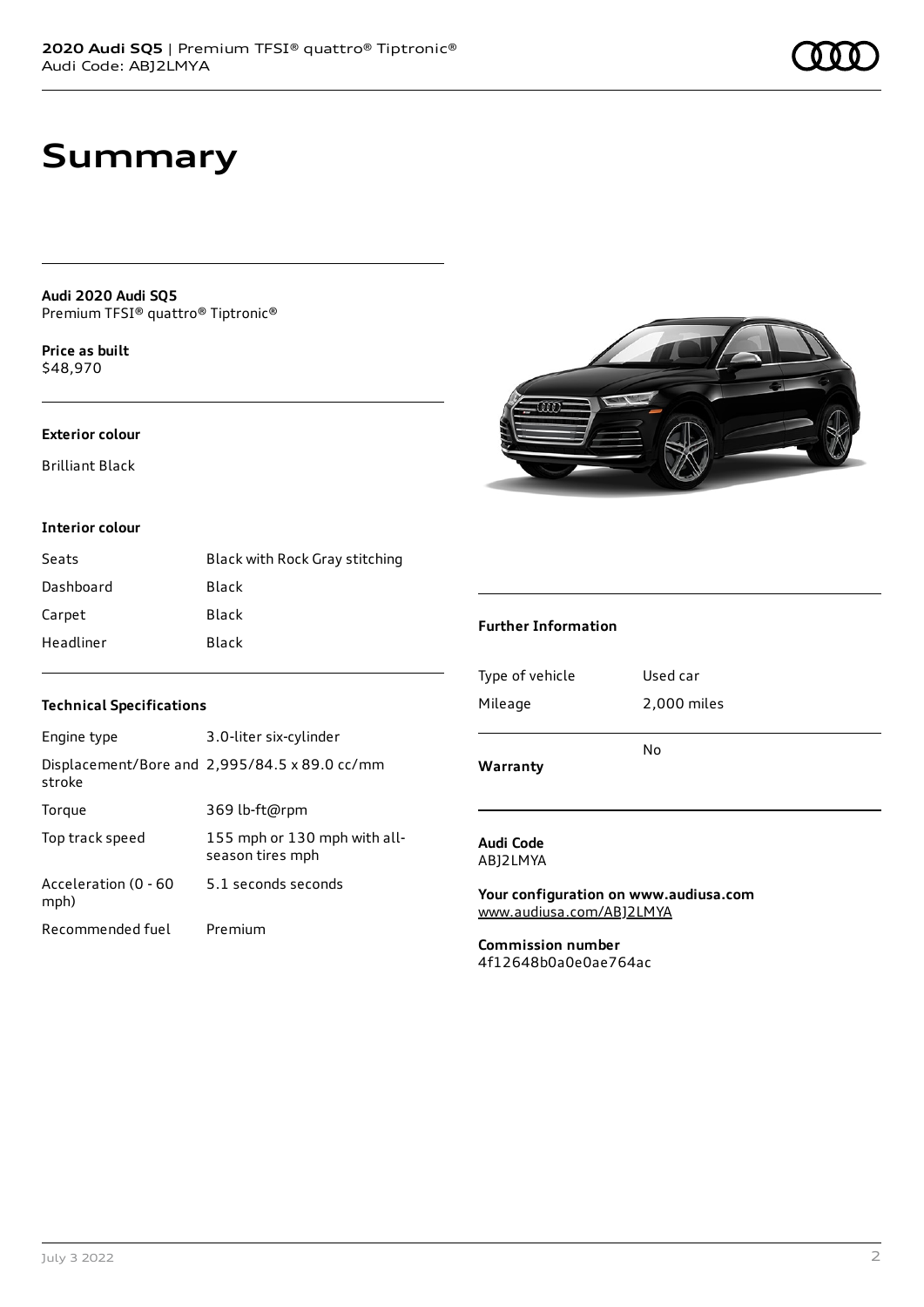

# **Standard features**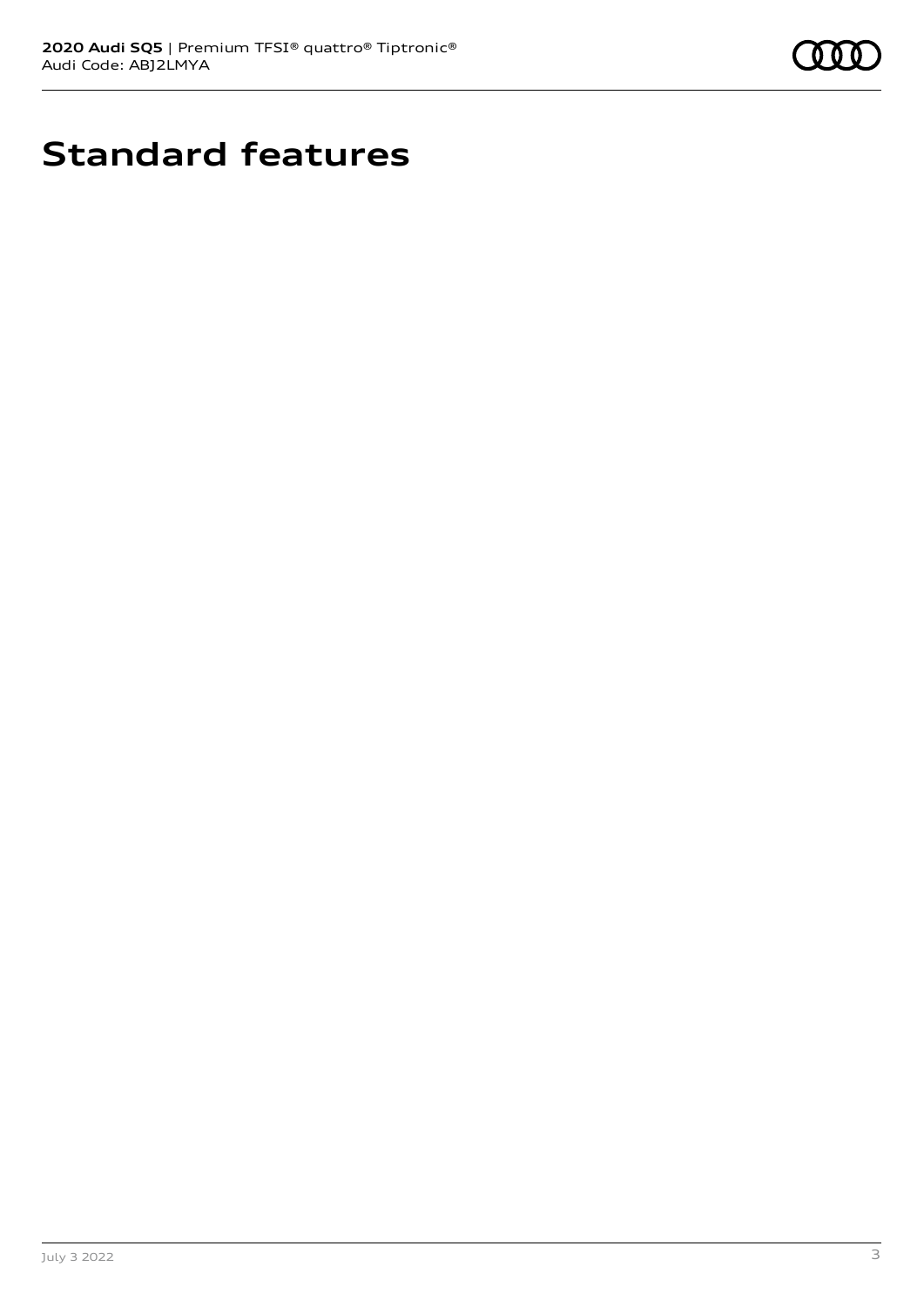## **Dealer remarks**

What a fantastic deal! Check out this 2020!

This is a superior vehicle at an affordable price! Turbocharger technology provides forced air induction, enhancing performance while preserving fuel economy. With fewer than a thousand miles on the odometer, this 4 door sport utility vehicle prioritizes comfort, safety and convenience. Audi prioritized fit and finish as evidenced by: a power rear cargo door, rain sensing wipers, and power front seats. Under the hood you'll find a 6 cylinder engine with more than 300 horsepower, providing a smooth and predictable driving experience. Well tuned suspension and stability control deliver a spirited, yet composed, ride and drive

We have a skilled and knowledgeable sales staff with many years of experience satisfying our customers needs. We'd be happy to answer any questions that you may have. We are here to help you.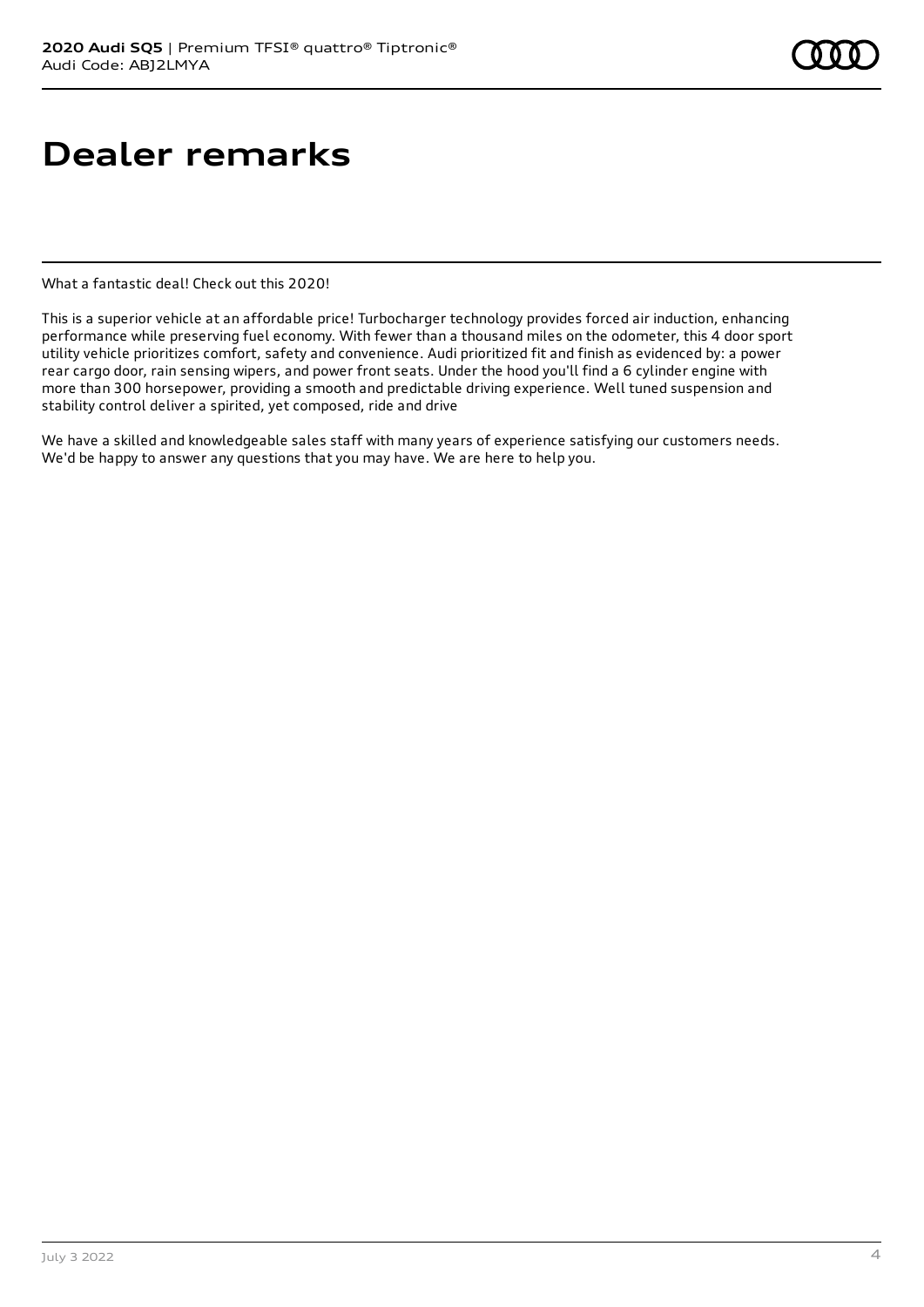# **Technical Specifications**

### **Engineering | Performance**

| Engine type                  | 3.0-liter six-cylinder                                                |
|------------------------------|-----------------------------------------------------------------------|
| Displacement                 | 3.0l                                                                  |
| Max. output ps/hp            | 349 @ rpm                                                             |
| Towing capacity              | 4400.0 lb                                                             |
| Torque                       | 369 lb-ft@rpm                                                         |
| Valvetrain                   | 24-valve DOHC with Audi valvelift<br>system and variable valve timing |
| Acceleration (0 - 60<br>mph) | 5.1 seconds seconds                                                   |
| Engine block                 | Aluminum-alloy                                                        |
|                              | Induction/fuel injection Twin-scroll turbocharged/TFSI®               |
| Cylinder head                | Aluminum-alloy                                                        |
| stroke                       | Displacement/Bore and $2,995/84.5 \times 89.0 \text{ cc/mm}$          |
| Top track speed              | 155 mph or 130 mph with all-<br>season tires mph                      |

### **Electrical system**

| Alternator | 14 Volt - 110-150A  |
|------------|---------------------|
| Battery    | 12 Volt - 420A/75Ah |

### **Transmission | Drivetrain**

| Drivetrain type | quattro <sup>®</sup> all-wheel drive                         |
|-----------------|--------------------------------------------------------------|
| Transmission    | Eight-speed Tiptronic <sup>®</sup> automatic<br>transmission |

| Electromechanical speed-sensitive<br>power steering/optional dynamic<br>steering |
|----------------------------------------------------------------------------------|
| 38.4 ft<br>Turning diameter, curb-                                               |
| 15.8:1                                                                           |
|                                                                                  |
| Five-link front suspension with<br>adaptive damping                              |
| Five-link rear suspension with<br>adaptive damping                               |
|                                                                                  |
| 13.8 (ventilated disc) in                                                        |
| 13.0 (ventilated disc) in                                                        |
| Electromechanical                                                                |
|                                                                                  |
| Multi-material body construction<br>(steel and aluminum composition)             |
| Multistep anti-corrosion protection                                              |
|                                                                                  |

### **Warranty | Maintenance**

Warranty 4-year/50,000-mile Audi New Vehicle Limited Warranty



**(1/2)**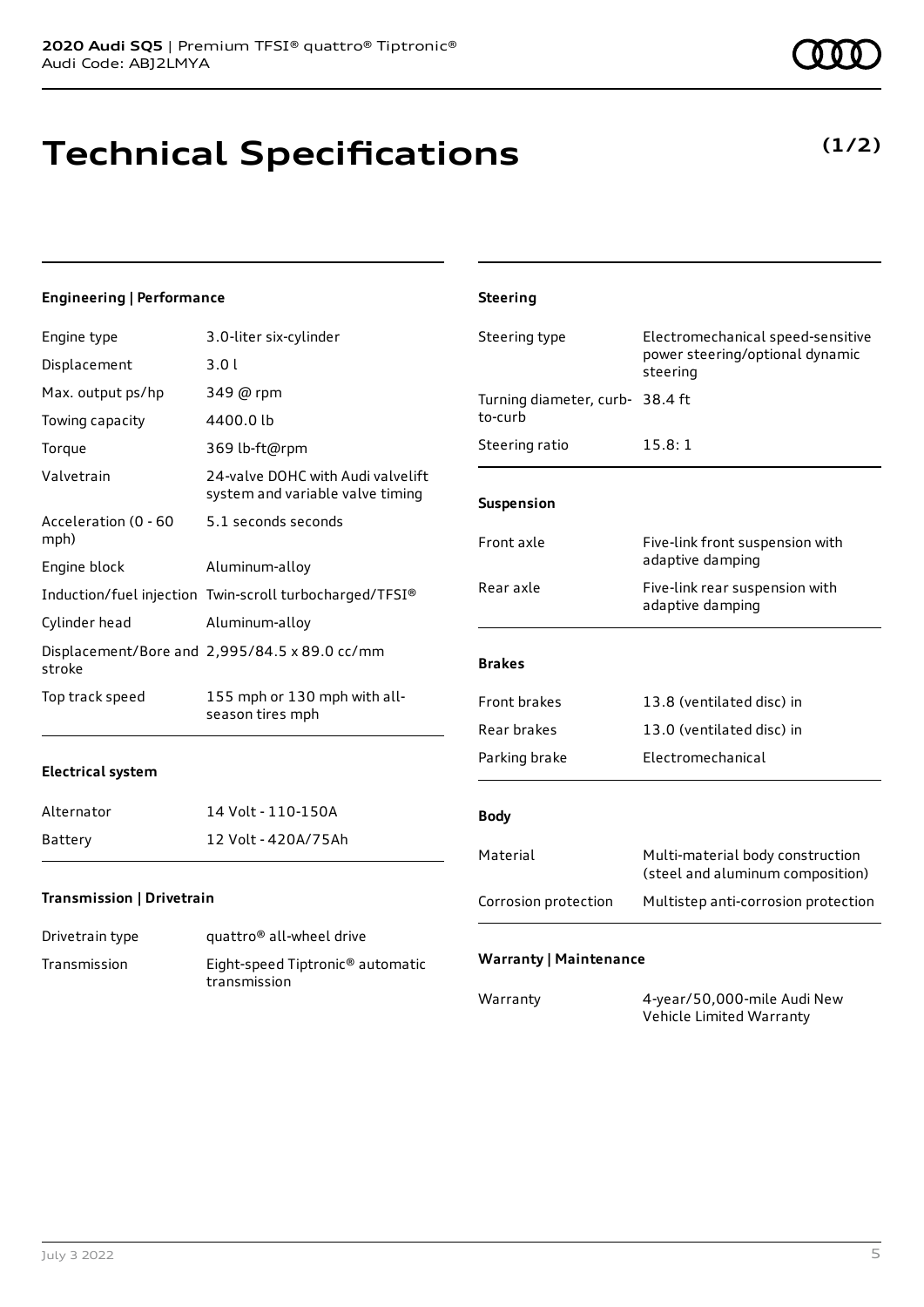## **Technical Specifications**

#### **Exterior Measurements**

| Height                           | 65.3 in    |
|----------------------------------|------------|
| Overall width without<br>mirrors | 74.5 in    |
| Length                           | 183.9 in   |
| Wheelbase                        | $111.2$ in |
| Drag coefficient                 | 0.35 Cw    |
| Overall width with<br>mirrors    | 84 3 in    |
| Track rear                       | 63.6 in    |
| Track front                      | 63.9 in    |
| Curb weight                      | 4321 lb    |
| Ground clearance,<br>loaded      | 8.2 in     |

#### **Interior measurements**

| Seating capacity                          | 5                      |
|-------------------------------------------|------------------------|
| Shoulder room, rear                       | 56.5 in                |
| Head room with front<br>sunroof           | 40.2 in                |
| Leg room, rear                            | 37.8 in                |
| Shoulder room, front                      | 57.7 in                |
| Head room with rear<br>sunroof            | 37.7 in                |
| Head room, rear                           | 39.3 in                |
| Leg room, front                           | 41.0 in                |
| Head room, front                          | 41.7 in                |
| Cargo volume, rear<br>seatbacks up/folded | 25.1/53.1 cu ft, cu ft |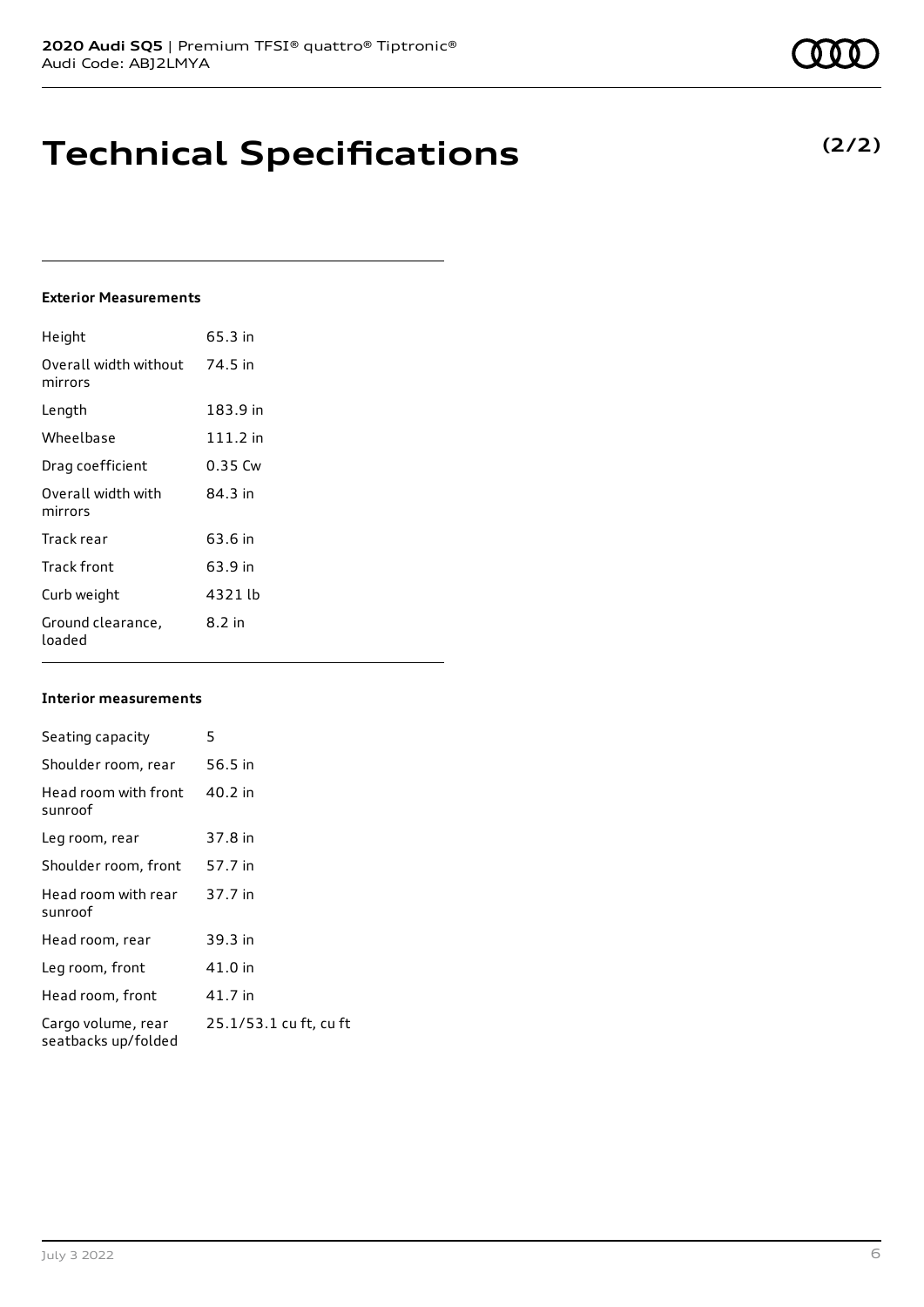### **Consumption- and emission**

**Consumption by NEDC**

combined 20 mpg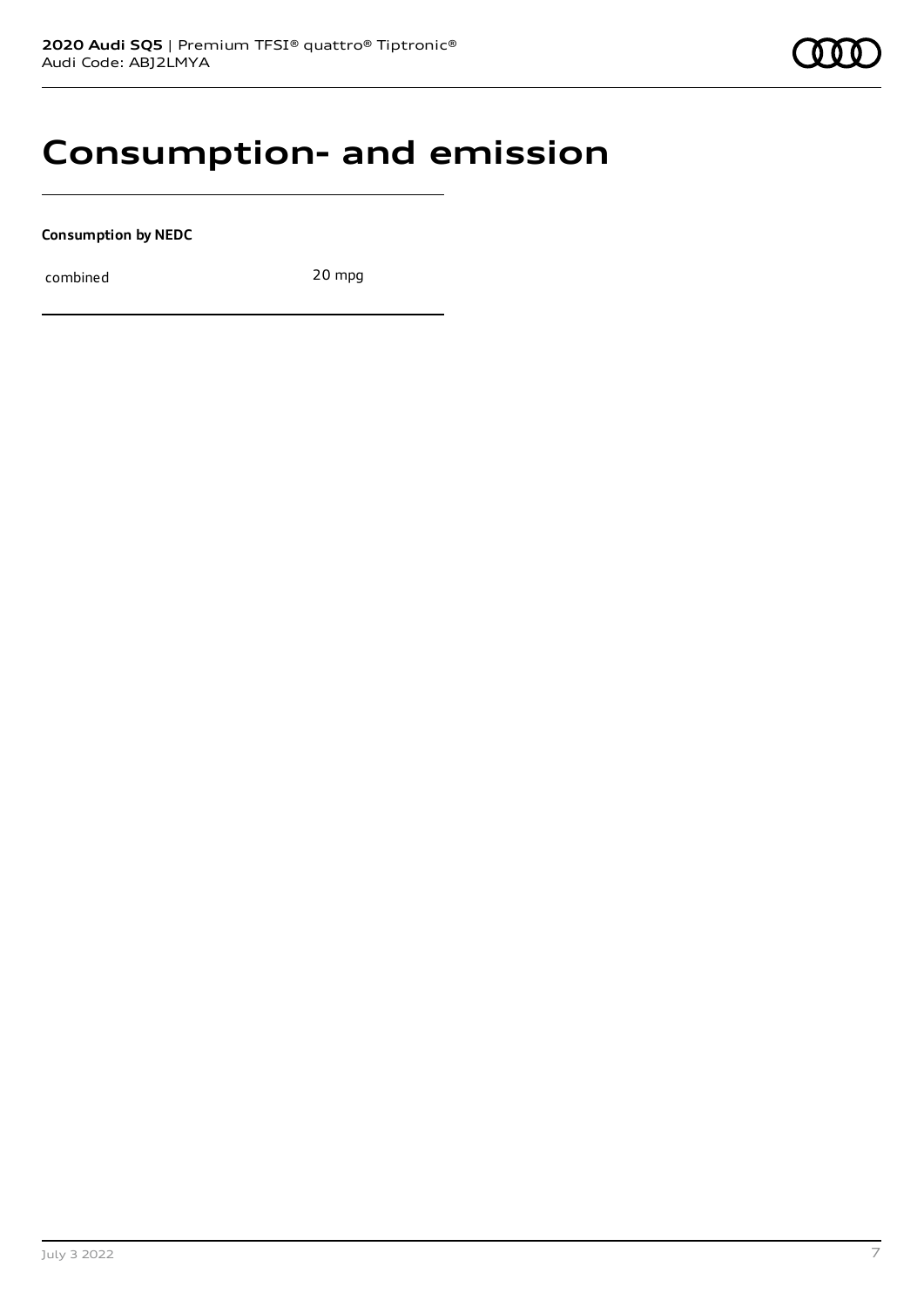# **Contact**

Dealer **Audi Palo Alto**

1730 Embarcadero Rd 94303 Palo Alto CA

Phone: 6508566300 FAX: 6508562337

www: [https://www.audipaloalto.com](https://www.audipaloalto.com/)